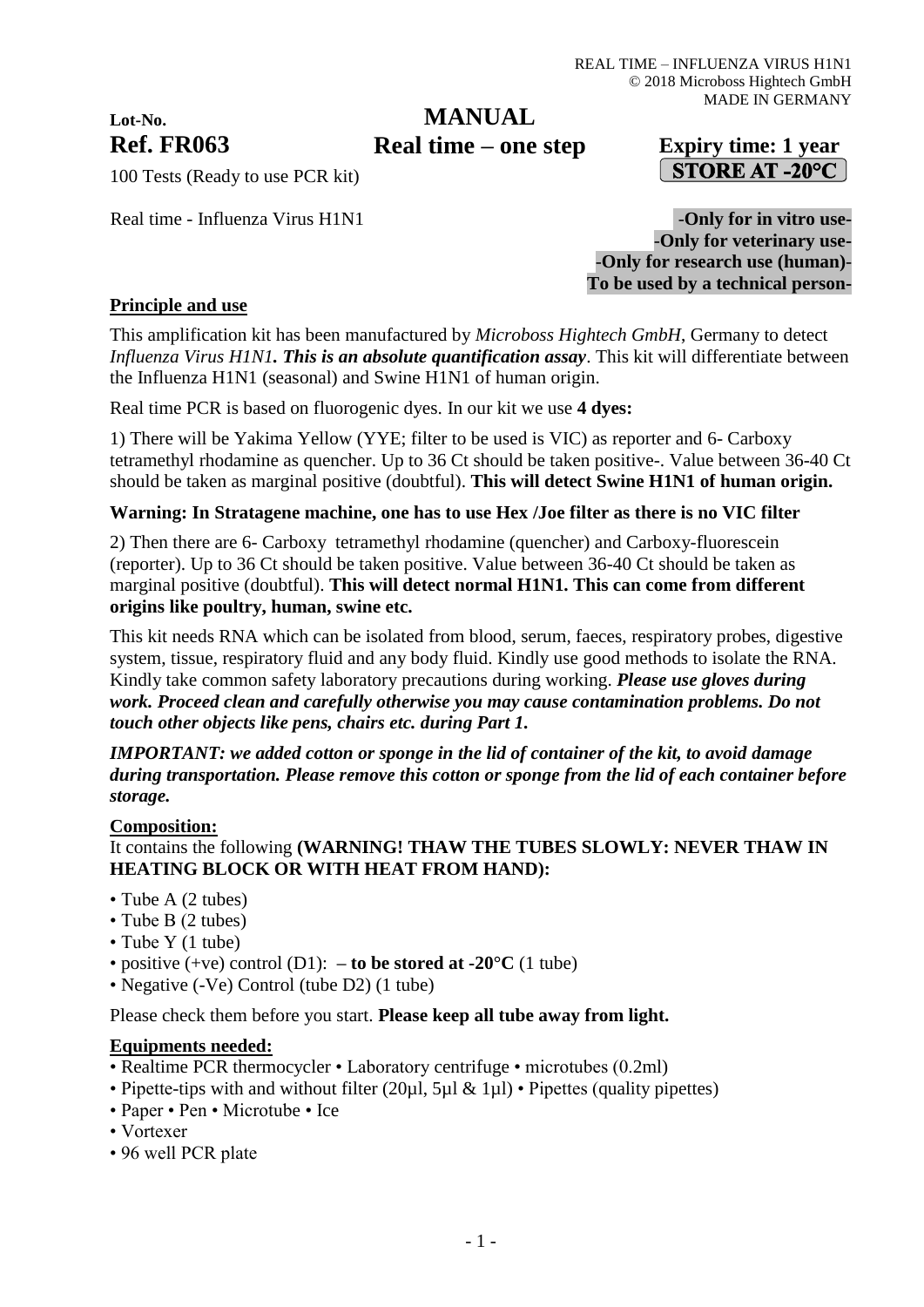# **Procedure:**

## **STEP A**

1. Kindly thaw **one tube** each: A, B, C, Y, D1 and D2. After thawing, kindly put tubes at 4°C (as it is better). If the kit is not in use, store them at -20°C.

2. Mark your microtubes with a sample number, +ve Control and –ve Control. You can use 96 well microplate instead of tubes.



**TIP: Add 7µl A + 10µl B + 1µl Y = 18µl per reaction. In case you want to run 10 reactions i.e. you need total 180µl, therefore you should mix 70µl of**  $A + 100\mu$ **l of**  $B + 10\mu$ **l of**  $Y = 180\mu$ **l from which you can take 18µl and add to each tube. This way you save time and hardware.**

6. Add 2µl of your RNA with sterile pipette-tip with filter to each micro tube according to your label except +Ve and -Ve (Avoid touching the wall). **Use every time a new pipette tip** (for each sample) ! Mix it.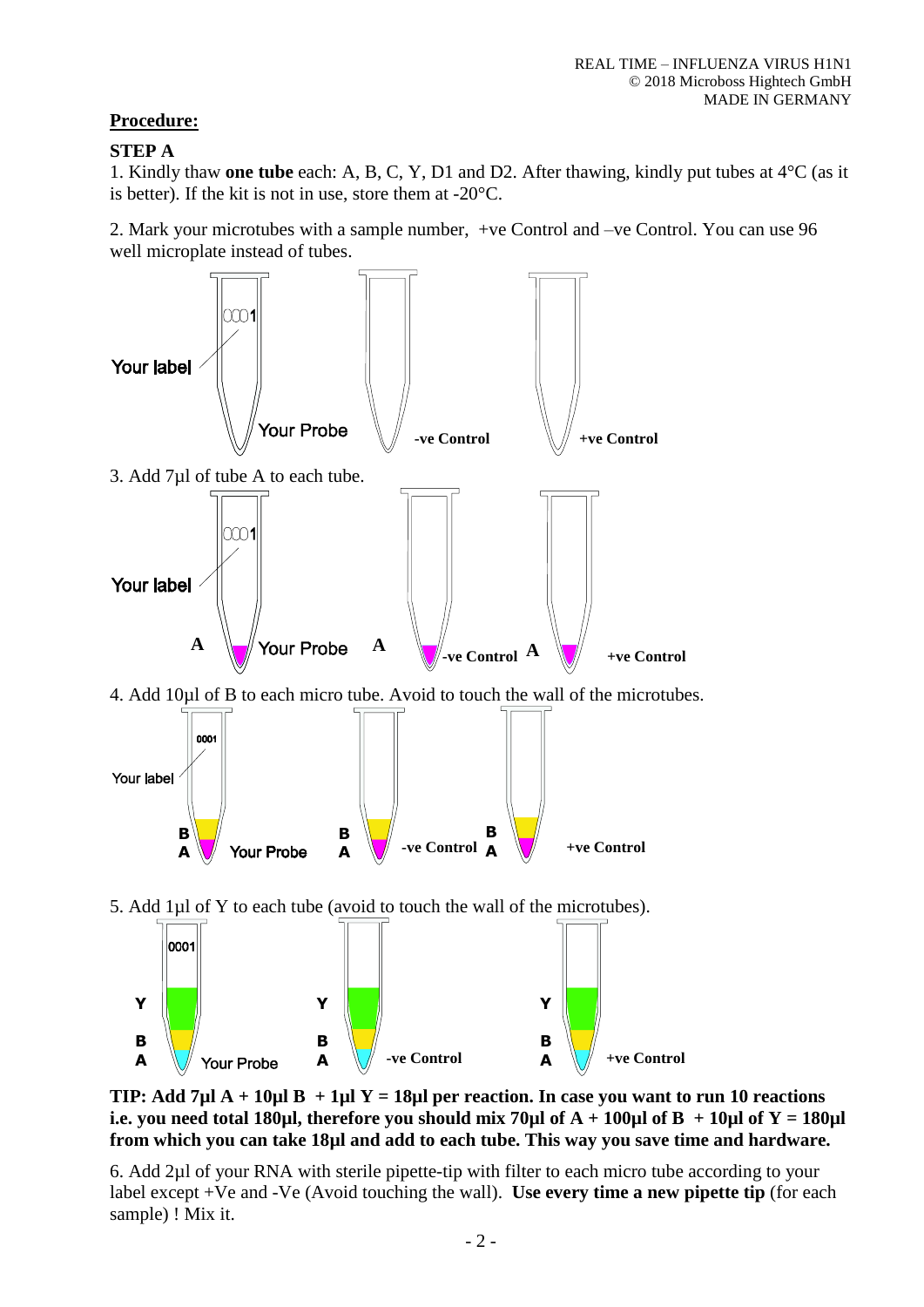

7. Use new pipette tip with filter. Add 2µl of tube D1. This is the positive control supplied with our kit. Mix it.



8. Use a new pipette tip. Add 2µl of –Ve (tube D2) to –Ve Control (don't touch the wall).Mix it.



9. Centrifuge all tubes for 20 sec. for 8000 rpm (this is not necessary but it is better).

10. Run the program of your thermocycler as followings: Kindly check whether you have added everything correctly as the level of the volume of each micro tube must be almost the same.



**You must use quencher and reporter dye to setup your software (see FAQ) and run the following program:**

- 1. 3600 seconds at 42°C 600 seconds at 70°C
- 2. 15 seconds at  $95^{\circ}$ C  $\rightarrow x$  40 cycles 60 seconds at 60°C

Before you start the PCR program, kindly check whether tubes are closed properly. **Microtubes must be in contact with metal block** (important!). There should be no air or lose contact with metal block of thermocycler.

11. After step 10 is finished take out the microtubes.

#### **STEP B**